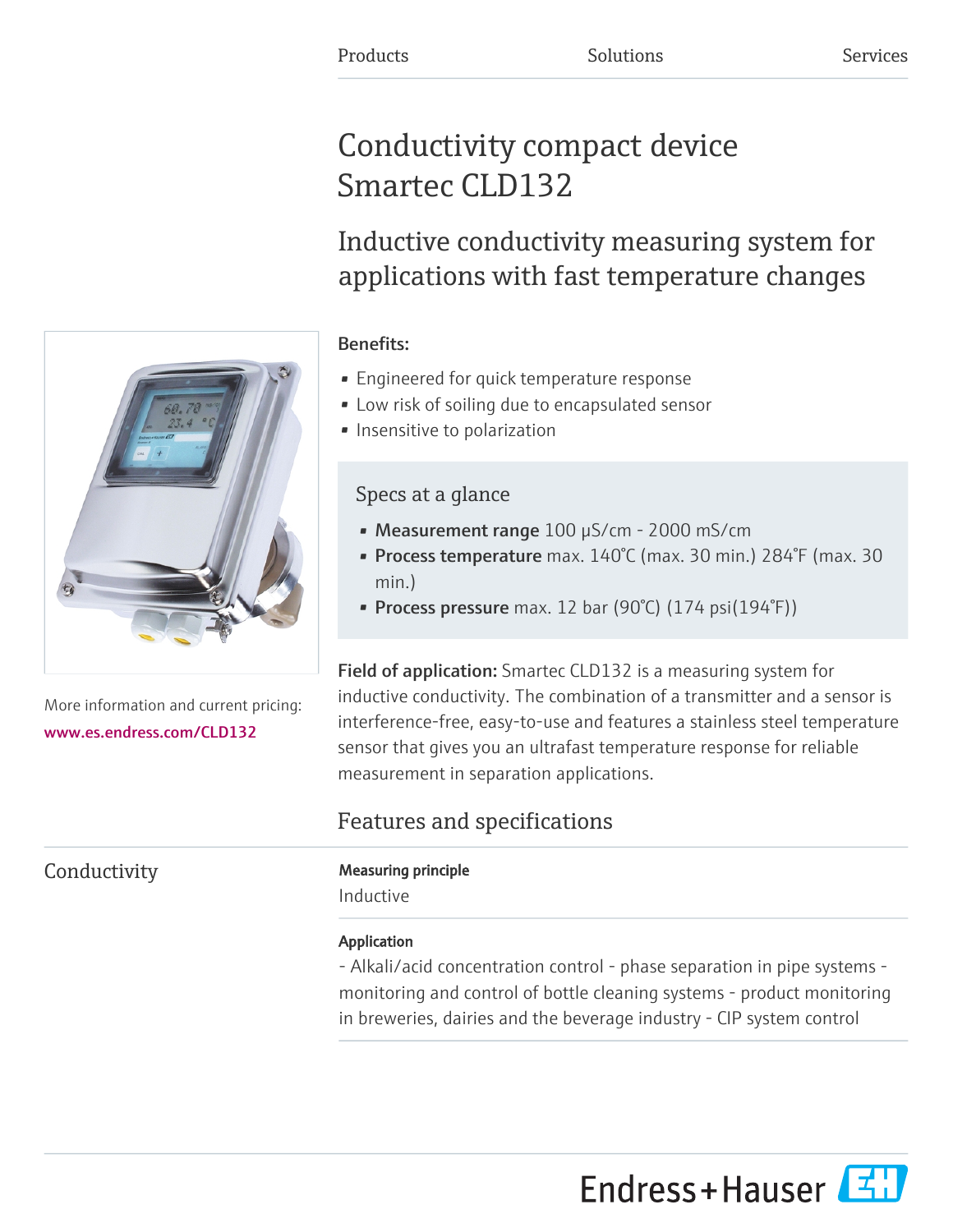# Conductivity **Characteristic**

Compact measuring system for an inductive conductivity measurement special made for media with a high conductivity.

#### Measurement range

100 µS/cm - 2000 mS/cm

#### Measuring principle

Inductive measuring system including transmitter and sensor.

#### Design

Compact transmitter made of stainless steel with an inductive sensor made of PEEK in a separate or compact version.

#### Material

Housing: Stainless steel 1.4301 polished Window: Polycarbonate Sensor: PEEK, stainless steel 1.4435 Sealing: Chemraz

#### Process temperature

max. 140°C (max. 30 min.) 284°F (max. 30 min.)

#### Process pressure

max. 12 bar (90°C) (174 psi(194°F))

#### Temperature sensor

Pt100

### Ex certification

No

### Ingres protection

IP67

### Input

One-channel transmitter incl. temperature.